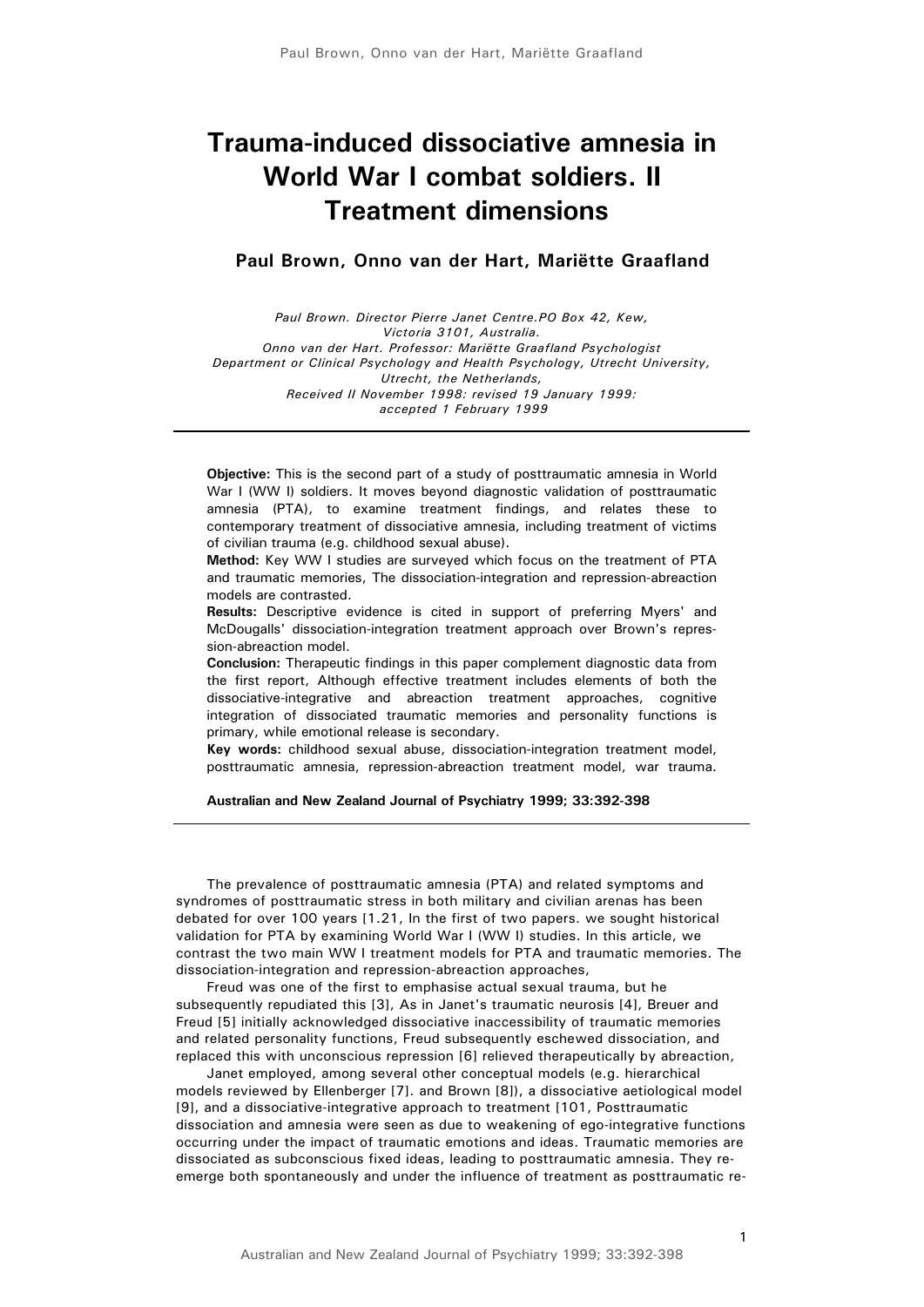experiencing phenomena (e.g. automatisms). Janet saw sexual trauma as but one of the traumatic neuroses [4]. As summarised by Van der Hart [10], he adopted a threestage cognitive approach to the recovery and reintegration of traumatic memories (and somatosensory and other personality deficits), accompanied by the relief of posttraumatic amnesia.

Despite the findings of Janet at the turn of the 19th century, widespread professional (and societal) neglect and denial of dissociation and amnesia ensued. In regard to sexual trauma, and in the wake of the feminist movement, these negative diagnostic trends have only recently been reversed, Recent studies [11, 12] demonstrate amnesia for childhood sexual abuse, Further clinical studies (e.g. [13,14]) and empirical research findings [15-17] show that memories can be accurately recovered, and lend support to the accuracy of many spontaneous and therapeutically recovered traumatic memories, Hammond [17] nevertheless felt that therapeutic material may at times be only partially accurate or subject to confabulation, and that it is incumbent on the therapist to view therapeutic material 'realistically'. The validity of post-traumatic amnesia and of therapeutically recovered memories thus remains the subject of repeated challenge and counter-challenge [18].

Denial of psychological trauma in the civilian sphere has been accompanied by denial in the military arena, Karon and Widener [19] noted negation of posttraumatic dissociative amnesia in World War II combatants, In the first paper [20], we described the parameters of posttraumatic amnesia in WW I soldiers, as reported in the contemporaneous scientific literature. Posttraumatic amnesia in WW I soldiers was accompanied by high external validity. At first, amnesia was thought to be due to the physical impact of the trauma, for example, shell shock. It was subsequently seen to be due to a complex interplay of neurological and psychological ('functional') factors, anticipating the biopsychosocial model of Engel [21]. Premorbid aetiologic contributions were nevertheless played down. Amnesia was described as either local for the actual event, or global to include events from the subject's prior life history. The terms dissociation and repression were used interchangeably, and there was thus considerable diagnostic confusion. Further, repression was used either in the Freudian sense as an unconscious mechanism [22], or as evidence of a conscious process compatible with dissociation [23], and with suppression the result. Hypnosis was regarded as capable of reversing dissociation, recovering memories and relieving posttraumatic amnesia, Further dimensions of the evolution of PTA in WW I combatants, and the process of its therapeutic relief through the recovery of traumatic memories are described below. These findings are related to the current debate on the status of recovered traumatic memories, specifically those recovered in treatment, It is further suggested that traumatic memories can not only be recovered for sexual and combat trauma, but also for the gamut of traumatic events.

## **Spontaneous recovery of memory**

According to McDougall [24], some cases of combat-related PTA remitted spontaneously. In this, he emphasised the role of 'triggers'. For example, he described the case of a soldier who recovered his memory when his fellows entered his hospital room. Sight of their helmets was sufficient to trigger recall of all previous combat experience. Spontaneous recall also often followed exposure to further emotional shock, or accompanied 'honorable' service discharge and termination of the war.

#### **Acute versus chronic course**

It was well known that those who received psychiatric treatment shortly after exposure to WW 1 combat trauma had a better prognosis than those in whom treatment was delayed, and in whom PTA had become well established [22-28]. Regrettably, there are limited data on chronic PTA (the work of Brown, 1928, is an exception), and none on the impact of postwar psychological treatment,

In chronic cases, Kardiner [26] believed that resistance to therapy ensued from secondary neurotic gratifications: 'Too many tributaries to the main psychopathology process have themselves become organized and lost contact with the original main stream (...) memories can be found back by hypnosis, but with no therapeutic effect whatever' [29. p,362]. For reasons such as these, it was felt that treatment for chronic conditions should be orientated differently from acute cases. The principal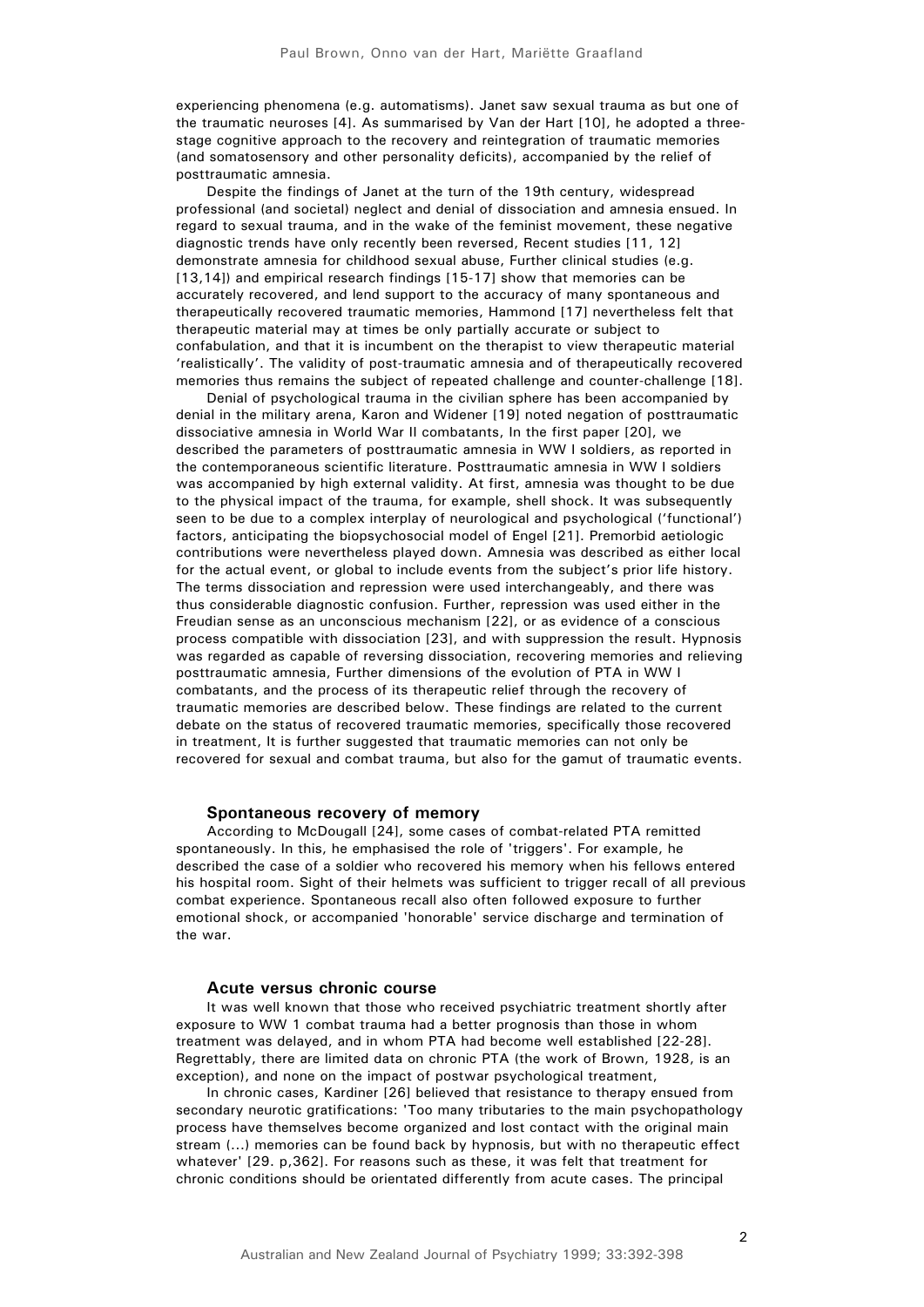goal was to dissolve secondary defences, and prevent the development of secondary gain, By way of contrast, treatment in acute cases aimed at recovering and transforming traumatic memories, and restoring personal effectiveness.

## **Therapeutic memory revival: the dissociation-repression and abreaction-synthesis controversies.**

In a series of articles in the Journal of Medical Psychology entitled 'The revival of emotional memories and its therapeutic value' [30], Brown. Myers, McDougall and Jung debated their views on the essential step in the recovery of traumatic memory and related symptomatology (cf. [31.32]). Their discussion was solely based on findings in WW I cases of posttraumatic dissociative amnesia.

#### **Brown**

Brown [25], who adhered to Freud and Breuer's model [5], opened the discussion. He linked repression, the pent-up accumulation of posttraumatic emotions and associated traumatic memories in the unconscious, with abreaction. the release of this repressed emotion, He felt that inadequate repression resulted in dissociation. Brown advocated Freud's cathartic treatment approach, stating: 'In certain cases of emotional memories one finds that as a matter of experience, there does seem to be an overburdening of the memory with emotion, and that the excessive emotion can be worked off by revival, with relief to the patient's mind. If the same emotional experience is again aroused later, he no longer shows such excessive emotional reaction' (p.18).

Brown [22] illustrated his combined suggestive and abreaction approach by describing the treatment of an acute patient who was rendered mute and locally amnesic when blown up by a shell, Brown informed the subject that he would restore speech within minutes, and followed this with hypnotic induction, He successfully suggested that the patient relive and verbalise the traumatic event as if he were in the trenches. Commenting on this case, Brown emphasised that while suggestion alleviates symptoms, abreaction removes their causes by ensuring adequate reassociation of posttraumatic memories, According to Brown [25]. Abreaction was easier to perform in the field shortly after traumatisation than when subjects were seen back in the UK. Thus, although a returned patient suffering from functional deaf mutism had recovered his traumatic memories, he did not regain speech or hearing until reliving these memories in their entirety when waking from a vivid dream. Brown ascribed this treatment failure to insufficient therapeutic emotional revival, and felt that it would never have occurred had abreaction been carried out in the field.

Brown also emphasised the role of adjunctive 'autognosis', the intellectual augmentation of abreaction. This process, consisted both in fostering reintegration of dissociated elements of personality functioning, and in 'contextualising' the trauma by promoting insight into its relationship with the patient's overall life history and life experience. He wrote: 'The abreaction of excessive emotion was there not merely a mechanical process, but was controlled at every step by the principle of relativity and intellectual adjustment' (p.19). It brought the patient from 'a state of dissociation to one of harmony and unity.

#### **Myers**

Myers [33] criticised Brown's adumbration of abreaction. He wrote: 'My own experience in recovering memories in both the waking state as well as by hypnosis. was that the acting out of the emotional experience was of relatively little consequence, but that what was of importance was the revival of the unpleasant memory of the scene, the revival of dissociative affective and cognitive experience'  $(n.20)$ .

As previously mentioned by us [20], Myers rejected Browns view of dissociation as the outcome of ineffective repression, Nor did he agree that dissociated emotions encountered under hypnosis were novel, writing: 'I generally believe that what we obtained in such cases during hypnotic revival was a little re-enactment. a living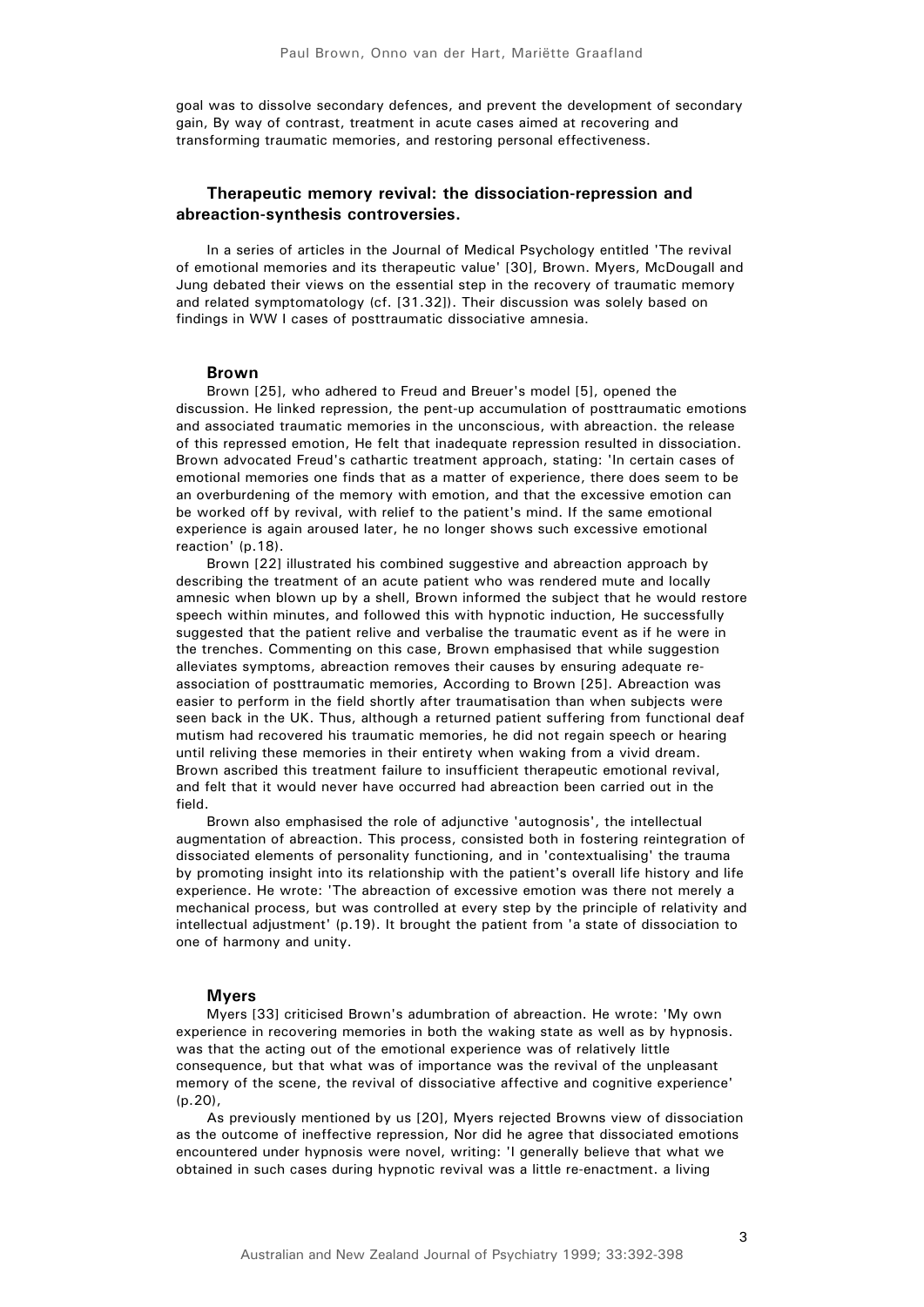through again, of the scenes and experiences of actual warfare accompanied by their original excitement' (p.19).

Myers discouraged emotional display during hypnotic recovery and reexperiencing of traumatic memories. Rather, he advocated a 'suggestive method', in which the subject was encouraged to remain calm, feet no pain, and not be afraid.- Myers felt that the value of Brown's 'autognosis' principally lay in the relief provided by reintegration of affective-cognitive dissociated contents. However, Myers did not make explicit the meaning of 'reintegration'. In a later study evaluating shell shock [34], and specifically regarding hysterical PTA. he proposed that: 'The integration consists of restoring by the method of suggestion the "emotional" personality deprived from its pathological, distracted, uncontrolled character, and in effecting its union with the apparently normal personality hitherto ignorant of the emotional experiences in question. When this 'reintegration' has taken place, it becomes immediately obvious that the normal personality differed widely in physical appearance and behaviour…', (pp.44-45).

## **McDougall**

In rejecting Brown's ideas concerning abreaction. McDougall [24,35] held that the essential therapeutic step was relief of dissociation rather than promotion of 'emotional excitement'. In support of his view, amnestic soldiers frequently fell into 'fits', in which they relived rather than relieved their traumatic experiences. Untreated, the condition of many of these patients appeared to worsen, tending to become fixed and chronic. Moreover, in some, abreaction increased rather than diminished their symptoms. Finally, McDougall argued that the relief of dissociation and consequent general improvement were often effected without any marked emotional display,

McDougall specifically rejected the Freudian conception of emotion as a 'quantum of energy' in which a disruptive parcel of emotional energy was said to become attached to traumatic memories, and was released by abreaction [35]: 'Dissociation ... never involves an emotional centre or affective disposition as such. It affects rather the various channels through which our intellectual or cognitive processes play upon one another and upon the affective dispositions' (p.28), This did not imply that McDougall rejected the importance of emotional working through: catharsis in Freudian terms, Rather, he assigned release of 'emotional excitement' a subordinate role consisting merely in facilitating abolition of the dissociation. Conscious 'repressive' tendencies were countered, and abolition of dissociation further enhanced by progressively eliciting the train of recollection (i.e. by fostering recall without necessarily promoting emotional expression),

In McDougall's opinion, Brown had indirectly recognised the marginality of emotional revival, Rather, Brown strove to ensure relief of dissociation by promoting waking recall of amnestic material recovered under hypnosis, This approach was made manifest in an earlier article [36]: 'The patient goes through his original terrifying experiences again, his memories recurring with hallucinatory vividness, It is this which brings about the return of his powers of speech. and not directly suggestion, as the ordinary method of hypnosis, Remembering that his condition is due to a form of dissociation and that in some cases hypnosis accentuates this dissociation, I always suggest at the end of hypnotic sleep, that he will remember clearly all that has happened to him in his sleep. More than this I wake him gradually, talking to him all the time and getting him to answer: passing backwards and forwards from the events of his sleep to the events in the ward, the personality of his sister, orderly, doctor, and patients, i.e. all the time re-associating or resynthesizing the train of his memories' (pp. 198-199),

McDougall [35] similarly considered the essence of treatment of posttraumatic dissociative disorders to be, 're-synthesis' of the personality, He subsequently [24] formulated two essential therapeutic steps, basing these on the pioneering work of Pierre Janet [4], For the latter, the goal was control of dissociation and integration of traumatic experience 'as a chapter in the patient's life history'. McDougall's first step was one of exploration, using either hypnosis or free association. In this he elucidated the origin and nature of the dissociative state, and clarified this with the patient. The second step consisted in facilitation of the patient's psychological and in particular emotional readjustment. It enabled the patient to face his fears and led to reintegration of the personality, In less complex dissociative disorders. McDougall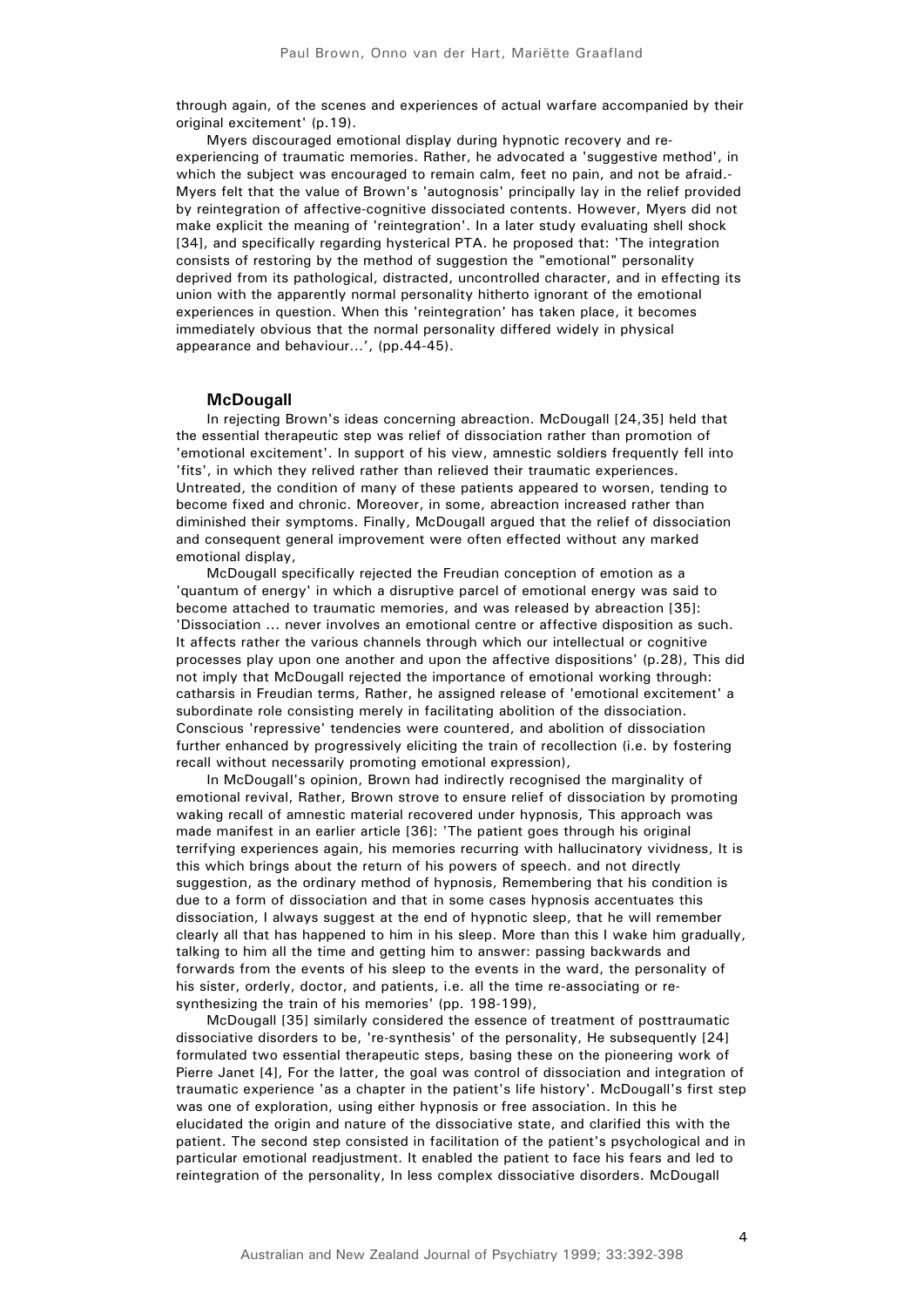regarded breakdown of the 'dissociative barrier' as the all important step. He realised that this could result in a 'new emotional shock' which, for prevention of symptomatic recurrence, had to be overcome. In more complex and chronic cases, treatment was necessarily less ambitious, and was often no more than 'a matter of mental hygiene rather than therapy'.

In responding to the critiques of Myers and McDougall, Brown [25] agreed that the 'removal of the shock amnesia' may elicit harmful emotions and result in repression: 'Therefore I stated that an application of the method of autognosis. over and above that of psychocatharsis is always needed to give him true insight in his condition and to prevent relapse' (p,31), He did not claim greater success than Myers' 'suggestive method', but insisted that better results occurred when emotional revival was most complete.

### **Jung**

Finally, Jung [37] joined McDougall in rejecting abreaction, and Freud and Breuer's theory and methodology: 'McDougall is right when he points out that there occur a considerable number of cases where abreaction is not only of no use but is actually harmful. He has laid his finger on the right spot when he argues that the essential factor is the dissociation of the psyche and not the existence of a high tension affect, and hence the essential problem in the therapy is the integration of the dissociation and not the abreaction. This argument entirely corresponds with our experience that a traumatic complex creates a dissociated condition of the psyche: it is removed from the control of the will and therefore possesses the quality of psychical autonomy, From this point of view abreaction appears in an essentially different light: it is an attempt to reintegrate once more into consciousness the complex that has become autonomous' (p.15).

Jung added that effective integration of traumatic memory and personality factors in general greatly depends on reinforcement of the relationship with the therapist. The latter's 'personal devotion and human interest', enables the patient to return autonomous complexes to the control of the will.

In summary, Brown pursued Freud and Breuer's abreaction therapeutic approach to the recovery of repressed traumatic memory. This was eschewed by McDougall, Myers, and Jung, who instead adhered to Janet's dissociation-integration model. These technical differences notwithstanding, all strove for reintegration of traumatic memories and related dissociated contents of combat experience. McDougall gave the most lucid and comprehensive clinical description of the means by which this was achieved.

## **Summary and discussion of treatment**

The historical evidence demonstrated that recovery from posttraumatic disorders in WW I combatants depended on prompt and complete recovery and reintegration of traumatic memories and lost personality functions, Taking into account the possible contribution of therapist insufficiency, chronic cases were characterised by inaccessibility of traumatic memories, by refractoriness to treatment, and by secondary gain, Thus, Kardiner [26] found that even though traumatic memories could be recovered. this was often to no therapeutic avail, These findings are relevant to the current diagnosis and treatment of adult amnesia for early, life trauma, particularly that related to childhood sexual abuse. The more chronic and complex, the posttraumatic, dissociative symptomatology, the more complicated the required treatment [1.38-42].

A major controversy arose following WW I regarding the nature of traumatic memories, and flowing, on from this, regarding the nature of the treatment indicated. This controversy continues to the present day. It has been underpinned by two distinct models of posttraumatic dissociation and associated PTA. The repressionabreaction model emanated from the work of Freud, while the other, the dissociationintegration model, while initially informing Freud's work was quickly abandoned by him. It originated in Janet's conceptualisations.

The principal adherent to the Freudian model was Brown [25], for whom dissociation was seen as secondary to failure of the defense mechanism of unconscious repression. The essential therapeutic step was seen as abreaction, the therapeutic release and re-experiencing of repressed emotions, Further 'autognosis'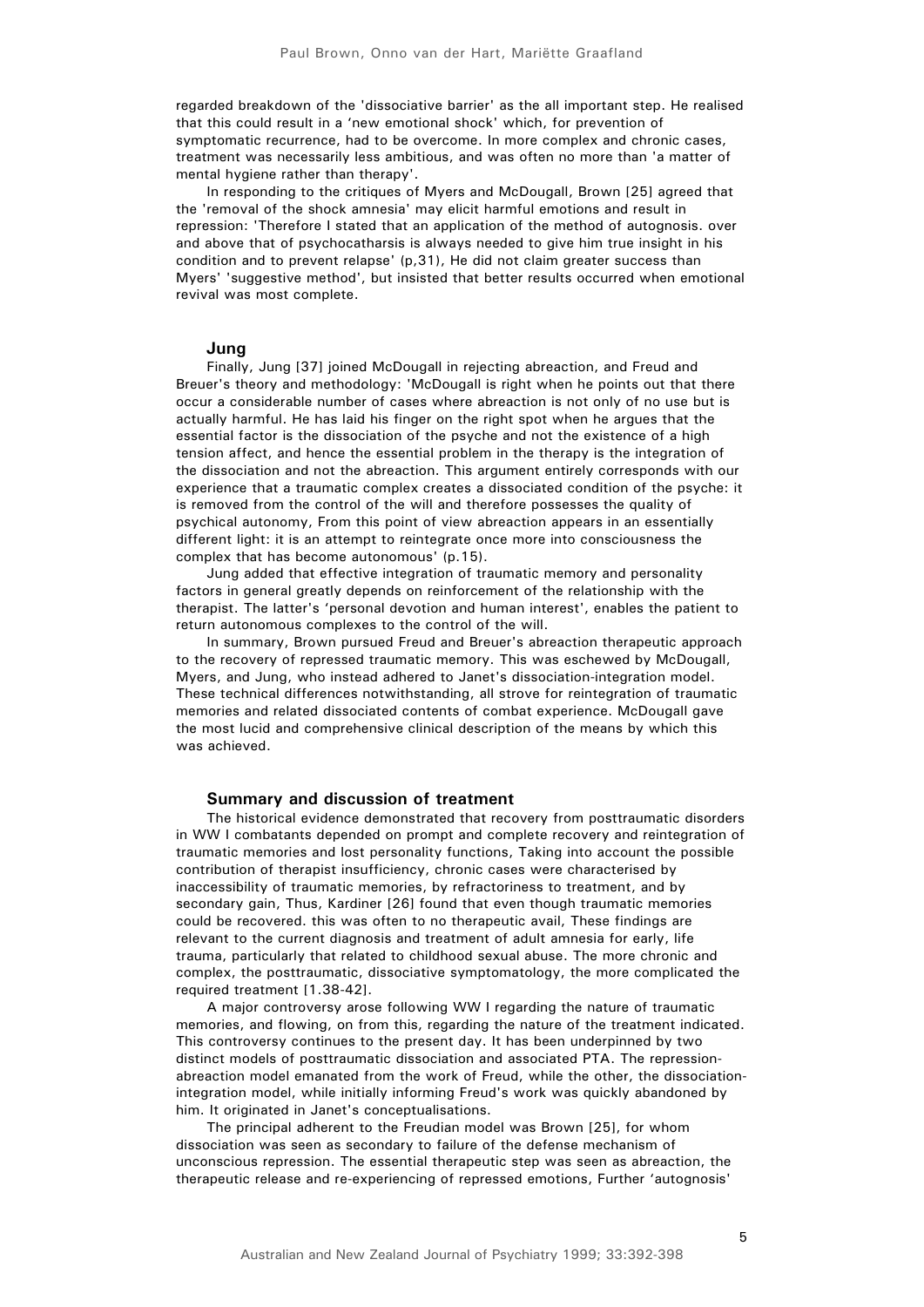ensured more complete recovery, by providing meaning and value to therapeutic and life experiences. This was analogous to therapeutic reframing described by Janet  $[10-43]$ 

The Janetian model adopted by McDougall [24-35] and Myers [33] instead regarded dissociation as due to the ego's inability to assimilate the affective and cognitive contents of traumatic experience. For them, the essential therapeutic step was the abolition of dissociation, the recovery of traumatic memories, and the reintegration of mental contents. Adherents of this model discouraged emotional abreaction, warning of its potentially destructive effects through retraumatisation.

The Janetian dissociation-integration approach was initially eclipsed by that of Freud, but has been gaining ground since the seminal studies of Ellenberger [7]. Van der Hart *et al.* [32] critically reexamined historical concepts of abreaction, and presented a contemporary version of Janet's dissociation-synthesis treatment model [10,44], According to these authors, over the last century, treatment of trauma has mostly been considered in terms of repression and abreaction. However, close examination of actual reports reveals that many authors extended the term abreaction beyond emotional revival of traumatic memories to encompass reintegration of dissociated mental contents.

This combination of abreaction and integration was no less a feature of the treatment provided by those working during WW 1, McDougall [35] acknowledged the therapeutic contribution of emotional discharge, but assigned this a role subordinate to the relief of dissociation and promotion of personality integration, In a similar vein, Brown [25] recognised that abreactive 'removal of the shock amnesia' required deeper insight, and described a method of 'autognosis' which promoted greater 'harmony and unity. Clearly, aspects of the abreaction-integration controversy were semantic rather than substantive, reflecting varying degrees of congruence at the clinical level.

This therapeutic congruence extends to the present day. With an increasing emphasis on integration over abreaction [1]. Thus, Van der Hart et al.'s [44] neo-Janetian dissociation-integration model is but one of a number of comparable contemporary stage models for the treatment of psychological trauma [38,45-48]. World War I models focused more on resolution of traumatic memories per se. This was because rapid return to combat was regarded as the first priority [27.28]. Furthermore, the contemporaneous medical tradition emphasised symptom elimination, and knowledge of psychological models of trauma and its treatment was slow to diffuse within military psychiatry. As Ingram and Manning [49. p.30] wrote; ',.. the army in 1916 was far behind the civilian sector in the application of the new psychiatric knowledge'. Given these limitations it is not unlikely that, following return to combat, many soldiers developed serious secondary symptoms of posttraumatic stress.

## **Conclusion**

Those working at the time of WW I generally adopted one of two main models of diagnosis and treatment: either the Freudian repression-abreaction model or the Janet Ian dissociation-integration approach. These models held important elements in common, including an element of emotional release, but much more therapeutic, an element of psychological integration, primarily of traumatic memories, but also of personality functions. The models are reflected in modern stage-orientated approaches to the management of psychological trauma, whether combat-related or occurring in civilian settings, such as childhood sexual trauma.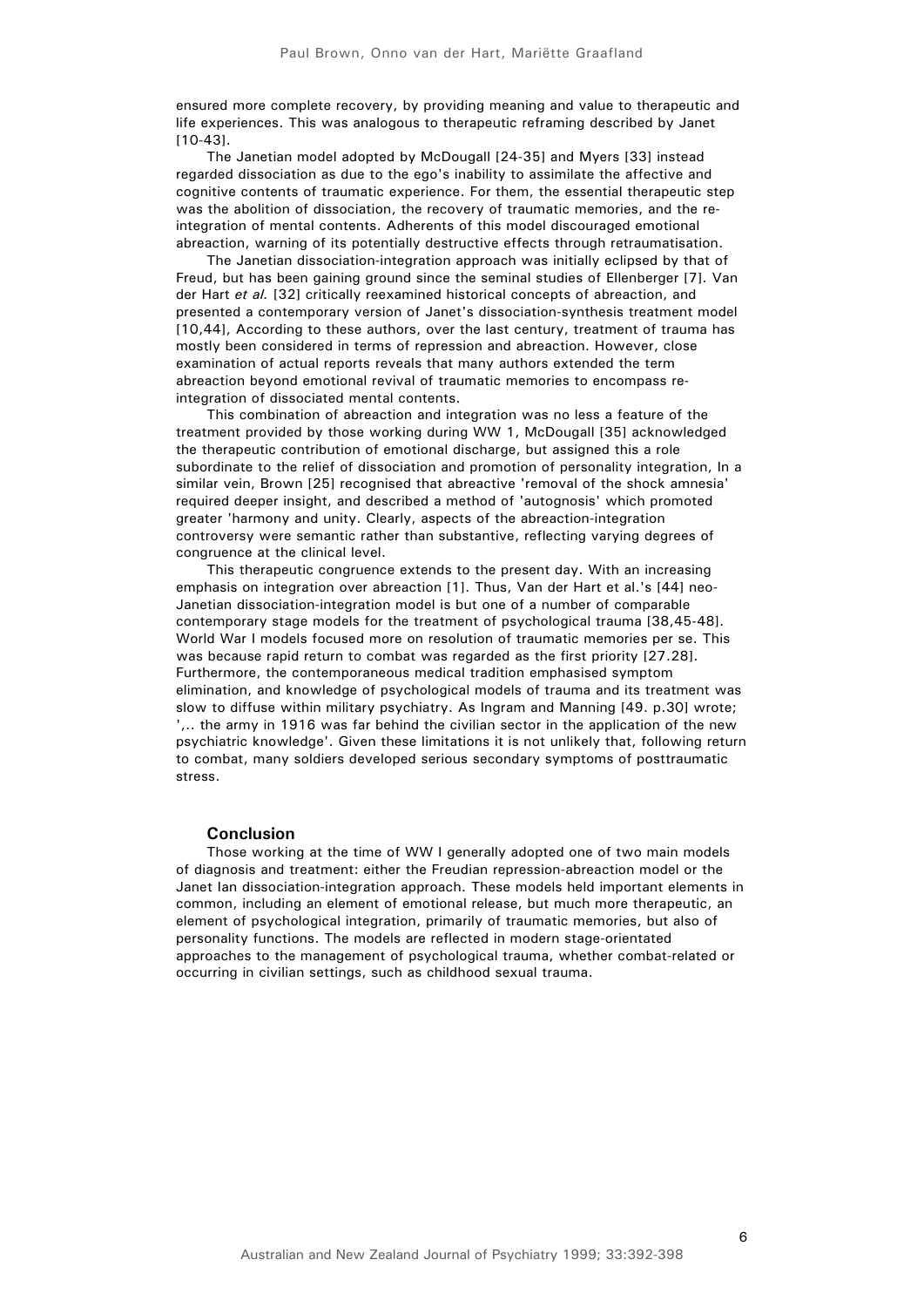#### **References**

- *1.* Brown, D., Scheflin AW. Hammond CD. Memory, trauma treatment and the law *New York: Norton, 1998.*
- *2.* Brown P. Van der Hart O. Memories of sexual abuse: Janet's critique of Freud, a balanced approach*. Psychological Reports 1998: 82:1027-1043.*
- *3.* Freud S. (1897). The origins o/ psychoanalysis Letter s m Wilhelm Fliess, drafts and notes: 1887-1902 [letter]. *London: Imago 1954: 215-218.*
- *4.* Janet P. Le, médications psychologiques 3 vols. Paris: Felix Alcan. 1919, Reprint: Paris: Société Pierre Janet. 1986). *English ed: Psychological healing. 2 vols. New York: Macmillan. 1925. (Reprint: Ness York: Arno Press 1976).*
- *5.* Breuer J, Freud S., Studies on hysteria. SE 2. (1893-1895) *London: Hogarth Press, 1955*
- *6.* Freud S. Three essays on the theory of sexuality SE 7. (1905), *London: Hogarth Press 19- 55.*
- *7.* Ellenberger HF. The discovery of the unconscious: the history and evolution of dynamic psychiatry *New York: Basic Books. 1970.*
- *8.* Brown P. Pierre Janet: alienist reintegrated. *Current Opinion in Psychiatry 1991: 4:389- 395.*
- *9.* Van der Kolk B, Brown P, van der Hart O. Pierre Janet on Post-traumatic stress. *Journal of Traumatic Stress 1989: 2:365-378.*
- *10.* Van der Hart O. Brown P, van der Kolk B. Pierre Janet's treatment of post-traumatic stress. *Journal of Traumatic Stress 1989: 2:379-395.*
- *11.* Scheflen AW. Brown D, Repressed memory or dissociative amnesia: what the science says. *Journal of Psychiatry and Law 1996: 24:143-188.*
- 12. Elliott DM. Traumatic events: prevalence and delayed recall in the general population. *Journal of Consulting and Clinical Psychology 1997: 65:811-820.*
- *13.* Ewin DM. Many memories retrieved with hypnosis are accurate. *American Journal of Clinical Hypnosis 1994: 36:174-176.*
- *14.* Roland CB. Exploring childhood memories with adult survivors of sexual abuse. Concrete reconstructions and visualization techniques. *Journal of Mental Health Counseling 1993: 15:363-372.*
- 15. Dalenberg CJ. Accuracy, timing and circumstances of disclosure in therapy of recovered and continuous memories of abuse. *Journal of Psychiat ry and Law 1996: 24:239-275.*
- *16.* Williams LM. Recovered memories of abuse in women with documented child sexual abuse histories. *Journal of Traumatic Stress 1995: 8:649-673.*
- *17.* Hammond DC. Hypnosis, false memories and guidelines for using hypnosis with potential victims of abuse. *In: Alpert JL. ed. Sexual abuse recalled, Northvale. NJ: Aronson.1995.*
- 18. Pope K. Memory, abuse and science, Questioning claims about the false memory syndrome epidemic*. American Psychologist 1996: 51:957-974.*
- *19.* Karon BP, Widener AJ. Repressed memories and World War II: lest we forget. *Professional Psychology: Research and Practice 1997: 28:338-340.*
- *20.* Van der Hart O. Brown P. Graafland M. Trauma-induced dissociative amnesia in World War I combat soldiers. *Australian and New Zealand Journal of Psychiatry 1999: 33:37-16.*
- *21.* Engel GL. The need for a new medical model: a challenge for biological science, *Science 1977: 196:139-136.*
- 22. Brown W. Psychology and psychotherapy*. London. Edward Arnold. 1928*.
- *23.* Rivers WHR. The repression of war experiences. *Lancet 1918 February: 2:173-177.*
- 24. McDougall W, An outline of abnormal psychology. *London: Methuen. 1926.*
- *25.* Brown W. The revisal of emotional memories and its therapeutic value IV. *British Journal of Medical Psychology 1920-21: 1:30-33.*
- 26. Kardiner A. The traumatic neurosis of war New *York: Hoeber. 1941.*
- *27.* Salmon TW. The car- and treatment of war neuroses (shell shock) in the British Army *New York: War Work Committee of the National Committee for Mental Hygiene. 1917.*
- 28. Salmon TW. Fenton N. Neuropsychiatry in the American Expednary Forces. In: Bailer P, Williams FE, Koroma P, eds. *The Medical Department of the US Army in the World War. Vol. 10. Neuropsychiatry. Washington, DC: US Government Printing Office. 1929*.
- 29. Kardiner A, Spiegel H. War stress and neurotic illness, New York: Hoeber. 1947.
- 30. *British Journal of Medical Psychology,* The revival of emotional memories and its therapeutic value. 1920-1921
- *31.* Legs R, Traumatic cures: shell shock, Janet, and the question of memory, *In: Antze P, Lambek M, eds. Tense past. New York: Routledee. 1996:103-145.*
- 32. Van der Hart O, Brown P. Abreaction re-evaluated. *Dissociation 1992; 3:127-140,*
- *33.* Myers CS. The revival of emotional memories and its therapeutic value II. *British Journal of Medical Psychology 1920-21: 1:20-22*
- *34.* Myers CS, Shell shock in France 1914-1918, *Cambridge: Cambridge University Press. 1940.*
- *35.* McDougall W. The revival of emotional memories and its therapeutic value III, *British Journal of Medical Psychology 1920-2 ;1 23-29.*
- *36.* Brown W. The treatment of cases of shell shock in an advanced neurological center, *Lancet 1918: 17 August: 197-200,*
- *37.* Jung CG. The question of the therapeutic value of 'abreaction'. *British Journal of Medical Psychology 1921-1922: 2:13-22.*